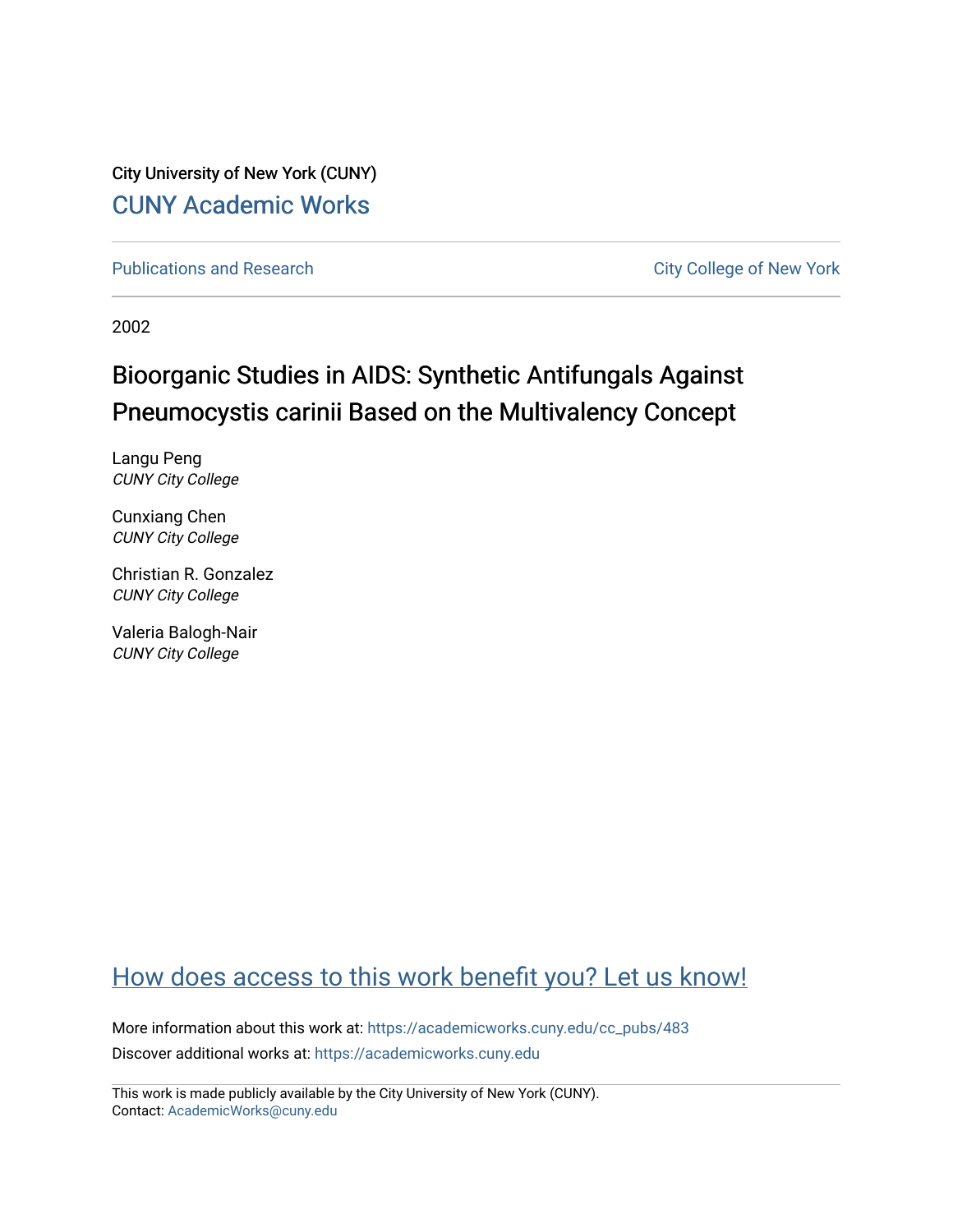## **Bioorganic Studies in AIDS: Synthetic Antifungals Against**  *Pneumocystis carinii* **Based on the Multivalency Concept**

**Langu Peng, Cunxiang Chen, Christian R. Gonzalez and Valeria Balogh-Nair\*** 

Department of Chemistry, City College of CUNY, 138 Street & Convent Avenue, New York, NY10031 Tel.: 212 650 8340, Fax: 212 650-6057, E-mail: balogh@sci.ccny.cuny.edu \*Author to whom correspondence should be addressed.

*Received: 7 June 2002 / Accepted: 30 October 2002 / Published: 30 November 2002*

Abstract: We report the syntheses of antifungals containing the novel pharmacophores: oxaziridines, sulfonyloxaziridines, nitrones and nitronyl nitroxides. We hypothesized that multiple copies of the pharmacophore per molecule might be a prerequisite to enhance efficacy against the opportunistic pathogen, *Pneumocystis carinii.* Therefore structural optimization of the leads was based on this new "multivalency" approach. All bisoxaziridines were inactive, but a trisoxaziridine caused ca. 50% reduction of the number of *P. carinii* tropozoites, compared to TMP-SMX, and a hexaoxaziridine at 1 µg/ml showed activity comparable to the currently used drug, TMP-SMX. Insertion of three units of the nitronyl nitroxide pharmacophore per molecule afforded an antifungal triradical with activity comparable to TMP-SMX at 1  $\mu$ g/ml; at 25  $\mu$ g/ml and at 10  $\mu$ g/ml the triradical was better. The results lend further support to the oxidoredox pharmacophore hypothesis, and the enhancement of activities observed demonstrates the high potential and benefits of applying the concept of multivalency to drug development.

**Keywords:** AIDS, opportunistic infections, *Pneumocystis carinii,* multivalency in drug design, antifungals, oxaziridines, sulfonyloxaziridines, nitrones, nitronyl nitroxides.

#### **Introduction**

Human immunodeficiency virus (HIV) infection, with its clinical progression to AIDS, has become one of the leading causes of death in the world and the number one cause in Africa [1]. According to the World Health Organization, at least 42 million people are HIV-infected worldwide. The complex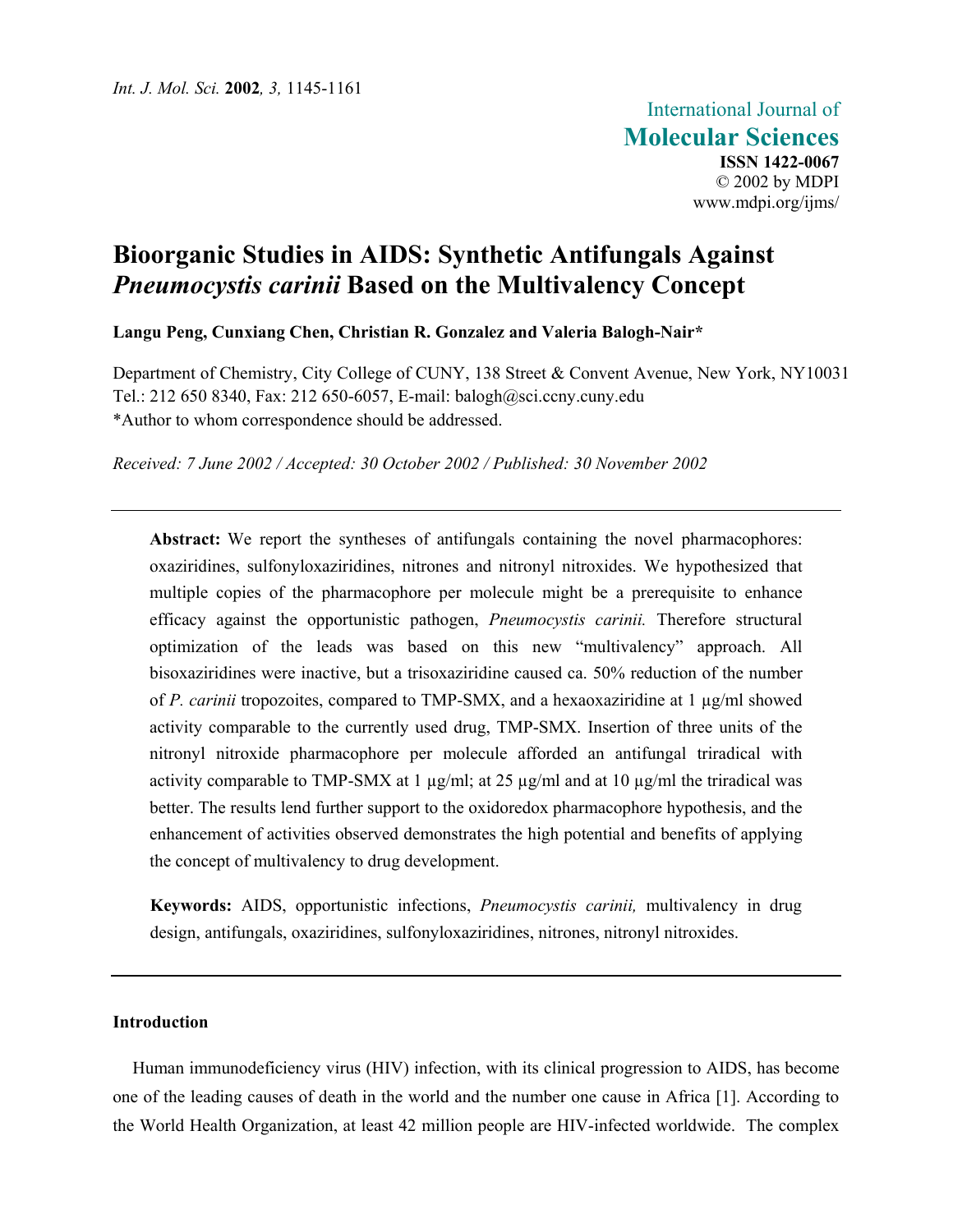regimen of antiretroviral drugs that HIV-positive patients take to control the virus has been credited with the notable reduction in AIDS morbidity and mortality seen in the United States and other affluent nations, but in the developing world, where 90% of the HIV-infected people live, adequate means are not available for treatment with highly active antiretroviral therapy (HAART) [2]. Moreover, these therapies fail in up to 40% of HAART patients because of the complexity and toxicity of the drug regimens, and when HAART is stopped, the virus rapidly rebounds. Significantly, viral resistance [3] is beginning to counter the success of HAART, and a model based on the rate of increase of drug-resistant HIV infections in San Francisco predicts that by 2005, 42% of the city's cases will be resistant [4]. A new opportunity for long-term control of HIV materialized with the recent discovery of chemokine receptors that play an essential role in HIV infection [5-6]. In addition to the CD4 receptor, the chemokine receptors CCR5 and CXCR4 are required to mediate viral entry into macrophages and T cell hosts. Therefore, these receptors provided alternate and attractive new targets for drug development. Since the discovery that in the early stages of HIV infection macrophage-tropic viruses that use the CCR5 receptor predominate, and that people with mutant copies of the gene coding for CCR5 are highly resistant to HIV infection, intensive efforts to discover CCR5 antagonists led to several leads. Among the promising nonpeptidic agents are the quaternary ammonium anilide (TAK-779) from Takeda Chemical Industries [7], the bipiperidine N-oxide (SCH 351125) from Schering-Plough [8], the CCR5 antagonists from Merck [9], and the macrocyclic chemokine mimics we developed [10]. It is expected that viral entry inhibitors soon will be available to relieve the severe problems associated with the long term use of drug cocktails administered in HAART. However, new drugs that block the chemokine receptors, CXCR4 and/or CCR5 may not be without problems [11]. Thus, knocking out the gene for SDF-1, the chemokine that naturally binds to CXCR4, caused developmental problems in mice. Because people without CCR5 are healthy, a better approach would be to use a CCR5-specific drug delivered in the early stages of the infection while the virus is M-tropic to prevent it from turning T-tropic. However, the possibility that blocking the CCR5 receptor would force the virus to mutate to the T-tropic strain, or would induce the virus to switch to other coreceptors to gain entry into cells cannot be excluded.

While better therapies to prevent HIV infection or to eradicate the virus from cells are desperately needed, there is an even more pressing need to combat the opportunistic infections (OIs) that eventually take the life of AIDS patients. Among OIs associated with AIDS, *Pneumocystis carinii*  pneumonia (PCP) affects >70% of AIDS patients, and is one of the most devastating complications of the immunosuppression associated with the disease [12]. *Cryptococcus neoformans* causes potentially fatal meningitis in 7-10% of AIDS patients and *Candida albicans* causes oral and esophageal candidiasis in >70% of them. Several other infective agents such as *Cryptosporidium parvum*, *Histoplasma capsulatum, Toxoplasma gondii, Mycobacterium avium,* and *Mycobacterium tuberculosis* cause debilitating diseases in AIDS patients [13]. However, PCP remains the main cause of mortality despite available prophylactic and therapeutic regimens. One of the most effective drug regimens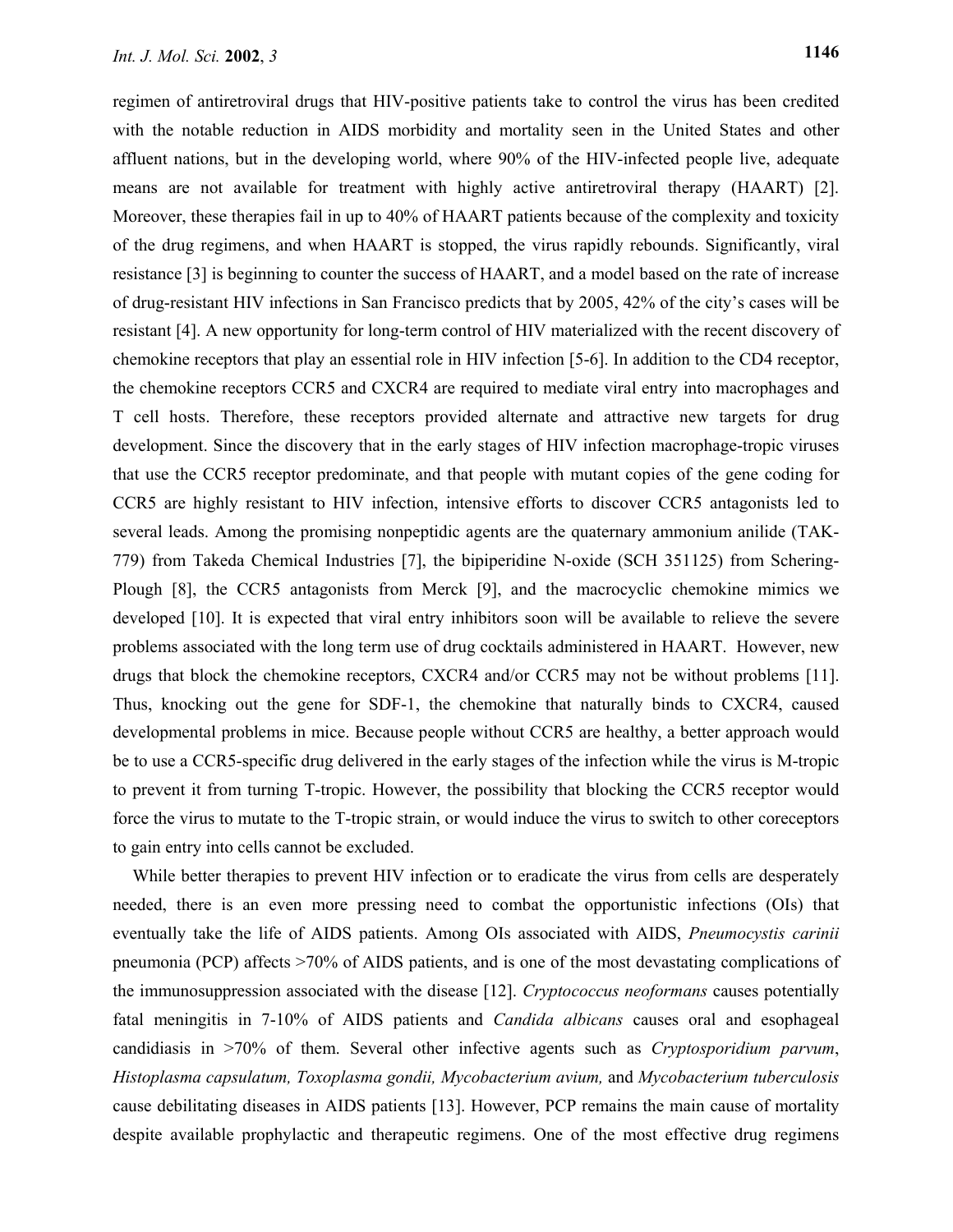currently used against mild to moderate PCP is a combination of trimethoprim-sulfamethoxazole (TMP-SMX) [14]. However, this combination of a sulfa drug with a dihydrofolate reductase inhibitor has more adverse effects on AIDS patients than on non-immunocompromised subjects. For those patients who cannot tolerate TMP-SMX, the drug of choice is MEPRON (Atovaquone), an antiprotozoal naphthalenedione derivative [14]. However, the success rate for both drugs is low, 62% and 64% respectively. For patients for whom these drugs fail, and are switched to the alternate drug pentamidine, the prognosis is poor with high mortality rates. When pentamidine, which binds within the AT-rich regions of DNA [15] was administered to AIDS patients, 57.5% developed some adverse reaction, 8.7% life-threatening. The fungistatic effect of macrophages on *Cryptococcus neoformans* is lacking in immunocompromised patients causing potentially fatal meningitis. It is suppressed with Fluconazole after primary treatment with Amphotericin B (preferably with flucytosine). About 50% of the AIDS patients do not survive treatment with flucytosine, and mortality during the course of therapy is 33% and 40% for Amphotericin B and Fluconazol, respectively. Amphotericin B, a long, rigid polyene macrolide traverses the fungal cell wall and causes plasma membrane damage. It is extremely toxic to the kidneys. The available treatments for OIs listed above indicate that TMP-SMX and MEPRON do not work for about 40% of AIDS patients, and Fluconazole does not solve the problem of cryptococcal meningitis; Amphotericin B is so toxic and difficult to tolerate that it earned the nickname of "Amphoterrible". Clearly, there is an urgent need to develop better drugs conducive to safer and more effective therapies.

We started development of antifungals against *P. carinii* based on the hypothesis that compounds with oxidoredox properties can damage many pathogens which cause OIs. Subsequently, novel oxidoredox pharmacophores [16], oxaziridines, sulfonyloxaziridines, nitrones, and nitronylnitroxides synthesized in our laboratory were inserted into carrier structures to yield active leads against *P. carinii*. Importantly, we hypothesized that multiple copies of the pharmacophore per molecule might be necessary to achieve high in vivo efficacy [17]. Therefore structural optimization of the leads was initiated based on this new "multivalency" approach. Multivalency is the simultaneous attachment of two or more binding sites on one biological molecule or organism (such as protein or virus) to multiple receptor sites on another (such as a cell surface). Multivalent interactions are ubiquitous in biological systems where thousand- and million-fold increases in binding affinities were observed when divalent and trivalent ligands replaced monovalent ones [18]. However, only very recently has the high potential of multivalency in drug design been fully recognized [19]. In our optimization studies using multivalency, the difficulties of employing novel pharmacophores and of attaching multiple copies of them to appropriate scaffolds have now been overcome with the syntheses of highly active compounds effective against *P. carinii*. The aim of this paper is to report the syntheses of novel oxaziridines, sulfonyloxaziridines, nitrones and nitronyl nitroxides, and to demonstrate the potential of multivalency through the enhanced biological activities of these compounds.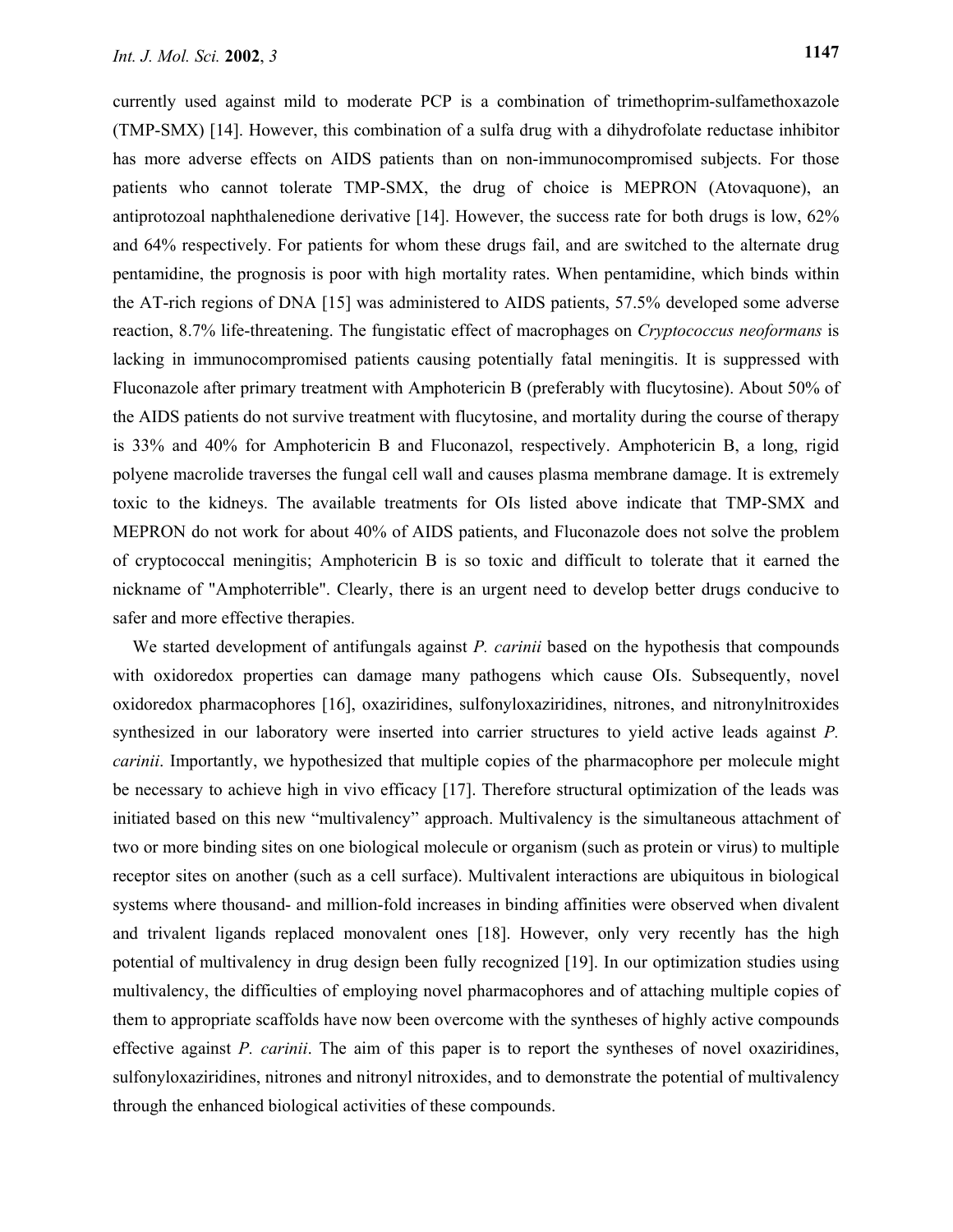#### **Results and Discussion**

The oxidoredox hypothesis we proposed recently to account for the mode of action of the antifungal oxaziridines, sulfonyloxaziridines, nitrones and nitronyl nitroxides is detailed in reference [16] and is summarized below.

Activated macrophages produce a cytotoxic flux that kills microorganisms. This flux consists of high, local, and contemporaneous concentrations of superoxide anion radical O<sub>2</sub><sup>-•</sup>, nitric oxide, <sup>•</sup>NO, and the reaction product of these two, peroxynitrite, HNOO-. Nitric oxide is produced by the endotoxin and cytokine-inducible nitric oxide synthases (iNOS), that catalyze the conversion of Larginine to L-citrulline and 'NO, at the expense of NADPH and O<sub>2</sub> [20]. Nitric oxide and related reactive nitrogen intermediates are being increasingly recognized to have microbicidal activities against a wide spectrum of pathogens, including fungi [21-22] and protozoa [23]. Of particular interest for OIs is the inhibition of *Cryptococcus neoformans* replication by nitrogen oxides that supports the role of these molecules as effectors of macrophage-mediated cytostasis [22]. Activated human neutrophils exert microbicidal activity through two types of mechanisms: one in which the intact neutrophils' H2O2-myeloperoxidase-Cl- system mediates the production of HOCl, which in turn chlorinates endogenous amines to yield a new group of powerful oxidizing agents, chloramines, and the other in which granule-poor cytoplasts have a •NO-dependent cytotoxic mechanism [24]. Of further interest is how Rac1 and Rac2, the small GTP-dependent factors, activated upon exposure to microorganisms, regulate O<sub>2</sub><sup>-•</sup> generation in both macrophages and neutrophils [25]. According to the oxidoredox hypothesis [16], multivalent drugs containing oxidoredox pharmacophores could mimic the action of macrophage and neutrophil oxidants or could interact with macrophage/neutrophilderived oxidants in specific ways to modulate the physiological concentrations of the latter. To attempt modulation of microbicidal activity, four different functionalities, each with oxidoredox properties, were studied as potential pharmacophores against OIs: oxaziridines that are extensively employed in organic synthesis as oxygen transfer agents, sulfonyloxaziridines that are among the most effective oxidizing agents currently available for chiral epoxidations, nitrones that are well known spin traps and yield oxaziridines by electrocyclic ring closure, and nitronyl nitroxides that can be derived from nitrones by spin trapping and which are also the putative in vivo intermediates [16] derivable from nitrones by a reductive or an oxidative pathway. The structures of the oxidoredox pharmacophores moieties present in the antifungal compounds studied are shown below:



$$
\bigvee_{\bigcirc}^{N-SO_2}
$$

$$
\begin{array}{c}\n\diagup c \\
\searrow \\
\searrow \\
\searrow \\
\searrow \\
\circ \\
\circ \\
\circ\n\end{array}
$$

$$
\begin{array}{c}\n\begin{array}{c}\n\downarrow \\
\hline\n\end{array} \\
\hline\n0\n\end{array}
$$

Oxaziridine Sulfonyloxaziridine Nitrone Nitronyl nitroxide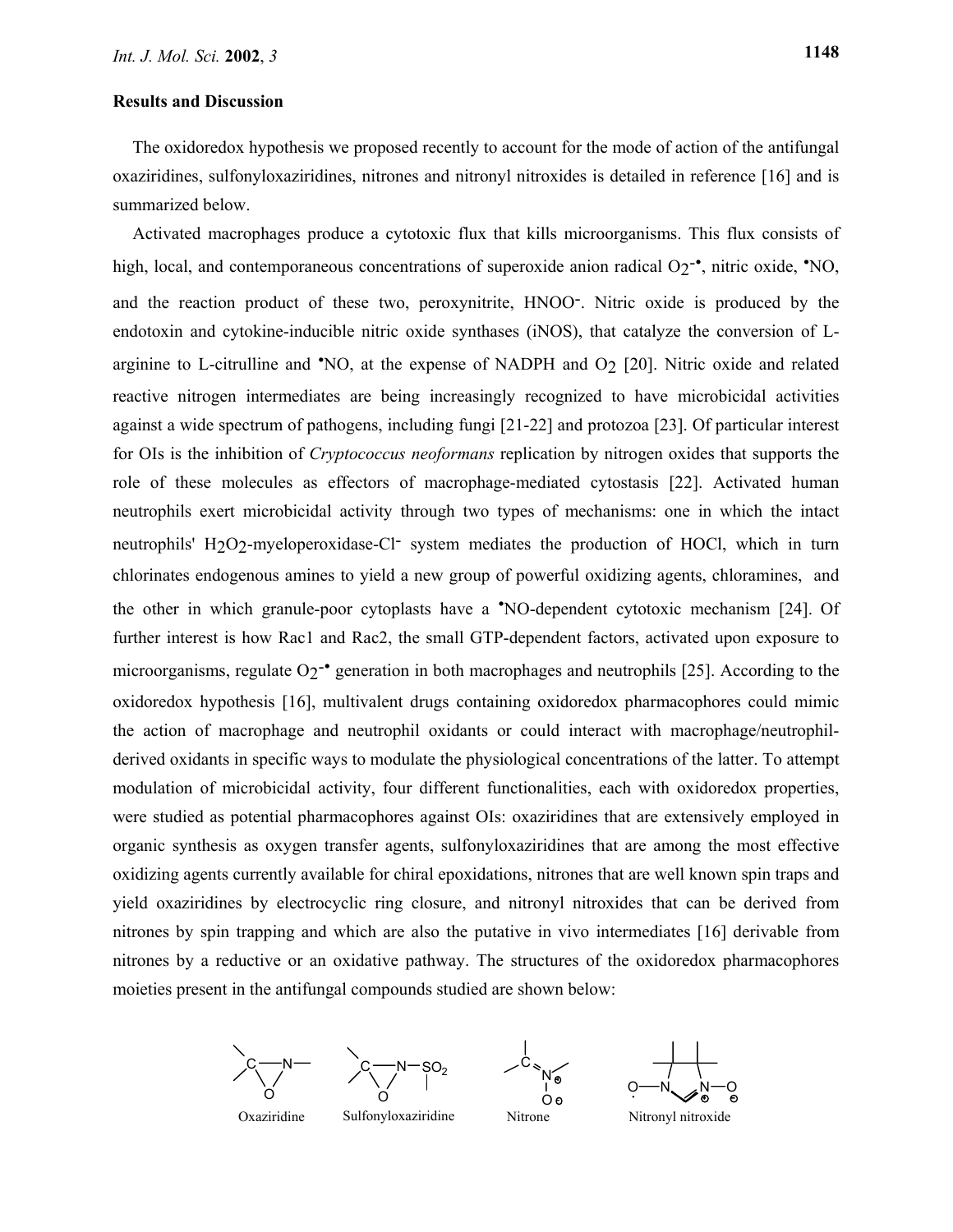### *Synthesis and biological activity of compounds with multiple copies of the oxaziridine pharmacophore.*

To evaluate the potential of oxaziridines as antifungals, it was necessary to determine how many oxaziridine pharmacophore units a molecule must contain to achieve optimal antifungal activity. However, only a few compounds are known to contain more than one oxaziridine unit, and, except for the macrobicyclic hexaoxaziridine [17] synthesized by us, none are known to contain more than two. Therefore, a systematic investigation to synthesize compounds with multiple oxaziridine pharmacophore units, such as bis-, tris-, and hexaoxaziridines was undertaken as described below.

#### *Bisoxaziridines:*

The few known bisoxaziridines were not deemed suitable for our studies, either because of their lack of stability and/or because of the limited possibilities for appropriate functionalization to enhance pharmacological properties. We selected for synthesis target structures that contain N-alkyl, Ncycloalkyl, and N-aryl substituents on the oxaziridine ring (Table 1). In some of the target structures an electron withdrawing group is attached to the oxaziridine nitrogen to enhance thermal stability and to avoid rearrangements. Unlike known oxaziridines, where stabilization was sought but was not always achieved by an inert N-*tert*-butyl substituent, in the target compounds a hydroxymethyl group attached to the quaternary carbon was used instead (Table 1, entries 1-3). The quaternary carbon was expected to enhance stability by blocking rearrangements, and the hydroxymethyl group should increase water solubility and provide a functionalization site for modulation of biological activity. Condensation of aldehydes with diamines, or of amines with dialdehydes afforded bisimine precursors which were then oxidized to yield the target bisoxaziridines (Scheme 1).



**Scheme 1**. Bisaldimine precursors and target bisoxaziridines.

Except for entry 16, all bisaldimine intermediates were obtained in good yields by condensations of the amines and aldehydes in anhydrous methanol or acetonitrile either at room temperature or at reflux for 30 minutes (Table 1). The structures of the bisaldimines were confirmed by their chemical ionization mass spectra (CI-MS),  $^1$ H and  $^{13}$ C nmr spectra. All the bisaldimines, except the bisdiphenylphosphinoyl imine (entry 16, doublet at 9.35 ppm), had the characteristic signal of the imino protons between 8-9 ppm. To oxidize the bisaldimines to the target bisoxaziridines, three oxidants, *meta*-chloroperbenzoic acid (*m*-CPBA), potassium peroxymonosulfate (Oxone) buffered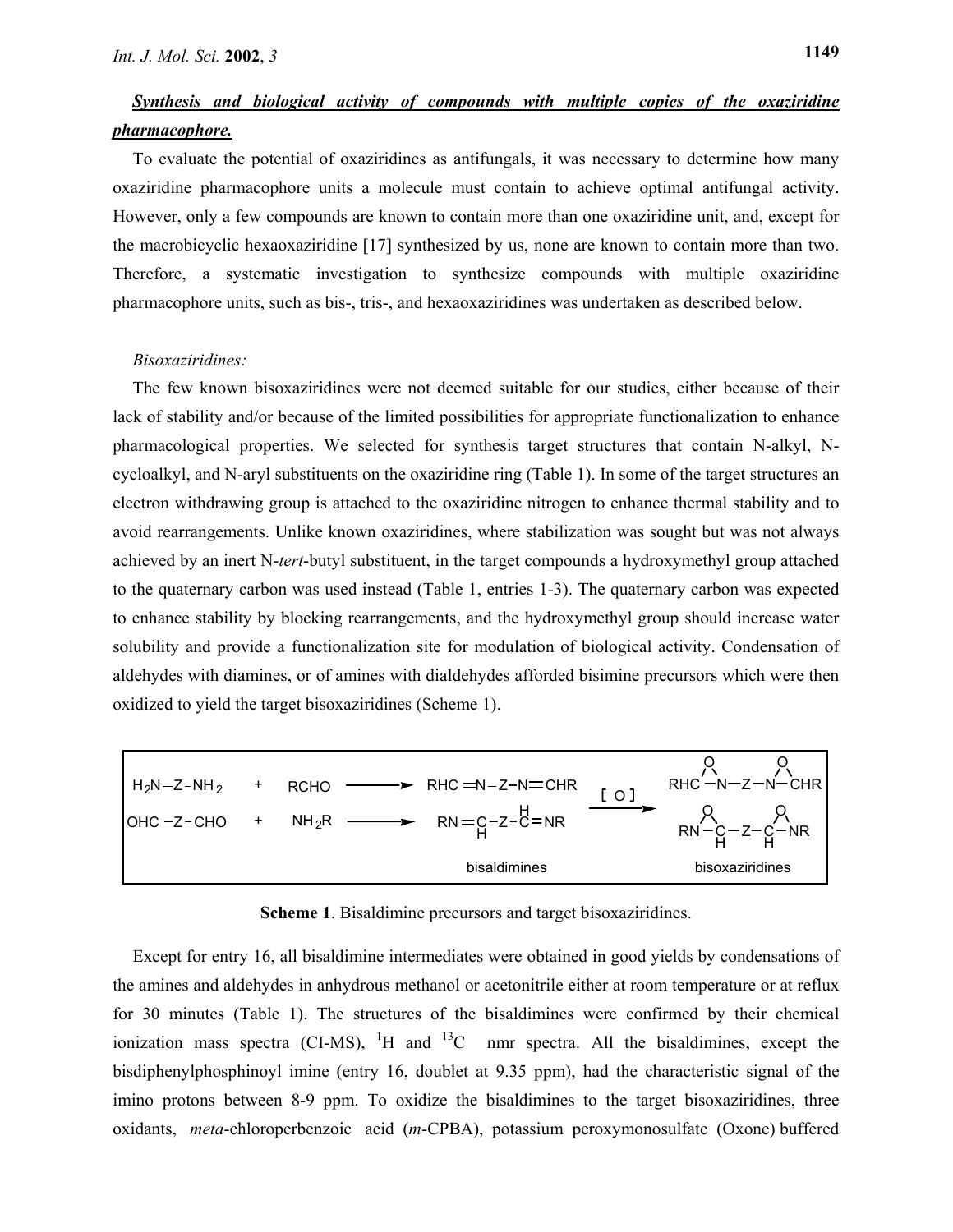| Entry            | amine                                            | aldehyde                       | bisimine % | bisoxaziridine<br>$\%$ | recovered<br>aldehyde, %     |
|------------------|--------------------------------------------------|--------------------------------|------------|------------------------|------------------------------|
| $\mathbf{1}$     | OH<br>$H_2N$                                     | CHO<br>OHC                     | 79         | 1(91)                  | -                            |
| $\sqrt{2}$       | <b>OH</b><br>$H_2N$                              | OHC<br>CHO                     | 90         |                        | $78\,$                       |
| $\mathfrak{Z}$   | ,OH<br>$H_2N$                                    | OHC <sup>1</sup><br>CHO        | 67         |                        | 95                           |
| $\overline{4}$   | NH <sub>2</sub><br>$H_2N$                        | CHO<br>F                       | 86         | 2(52)                  | $\qquad \qquad \blacksquare$ |
| 5                | NH <sub>2</sub><br>$H_2N$                        | -CHO<br>НO                     | 95         |                        | 85                           |
| $\sqrt{6}$       | NH <sub>2</sub><br>$H_2N$                        | CHO.<br><b>HN</b>              | 67         |                        | $75\,$                       |
| $\boldsymbol{7}$ | NH <sub>2</sub><br>$H_2N$                        | W<br>N<br>CHO                  | $78\,$     |                        | 85                           |
| $\,8\,$          | NH <sub>2</sub><br>$H_2N$                        | MeO<br><b>CHO</b><br>HO<br>MeO | 87         |                        | 95                           |
| 9                | $H_2N$<br>NH <sub>2</sub>                        | MeO<br>HO-<br>CHO<br>MeO       | 62         |                        | $75\,$                       |
| $10\,$           | $H_2N$<br>NH <sub>2</sub>                        | <b>CHO</b><br><b>HN</b>        | 76         |                        | $74\,$                       |
| $11\,$           | $H_2N$<br>NH <sub>2</sub>                        | CHO<br>W,<br>N                 | 68         |                        | 86                           |
| $12\,$           | $H_2N$<br>NH <sub>2</sub>                        | CHO<br>F                       | $72\,$     |                        | 90                           |
| 13               | ဂူ<br>ö<br>$H_2N$<br>NH <sub>2</sub>             | MeQ<br>CHO<br>HO-<br>MeO       | 95         |                        | $78\,$                       |
| $14\,$           | ဂူ<br>ő<br>NH <sub>2</sub><br>$H_2N$             | CHO<br><b>HN</b>               | 86         |                        | 85                           |
| $15\,$           | $\overline{C}$<br>ő<br>$H_2N$<br>NH <sub>2</sub> | N<br>CHO                       | 65         |                        | 65                           |
| $16\,$           | (1) NH <sub>2</sub> OH<br>$(2)$ PP $h_2Cl$       | OHC-<br>-CHO                   | 24         | 3(77)                  |                              |

with KHCO<sub>3</sub>, and dioxirane were employed. Despite varying the reaction conditions for each oxidant, only three of the target bisoxaziridines could be prepared in this manner; **1**, **2**, and **3** (entries 1, 4, and 16, Table 1). However, these three bisoxaziridines were obtained in good to excellent yields by *m*-CPBA oxidation of the precursor bisimines. The failure to isolate bisoxaziridines (entries 2-3, and 5- 15) cannot be attributed entirely to the failure of the oxidizing agents employed. More likely, the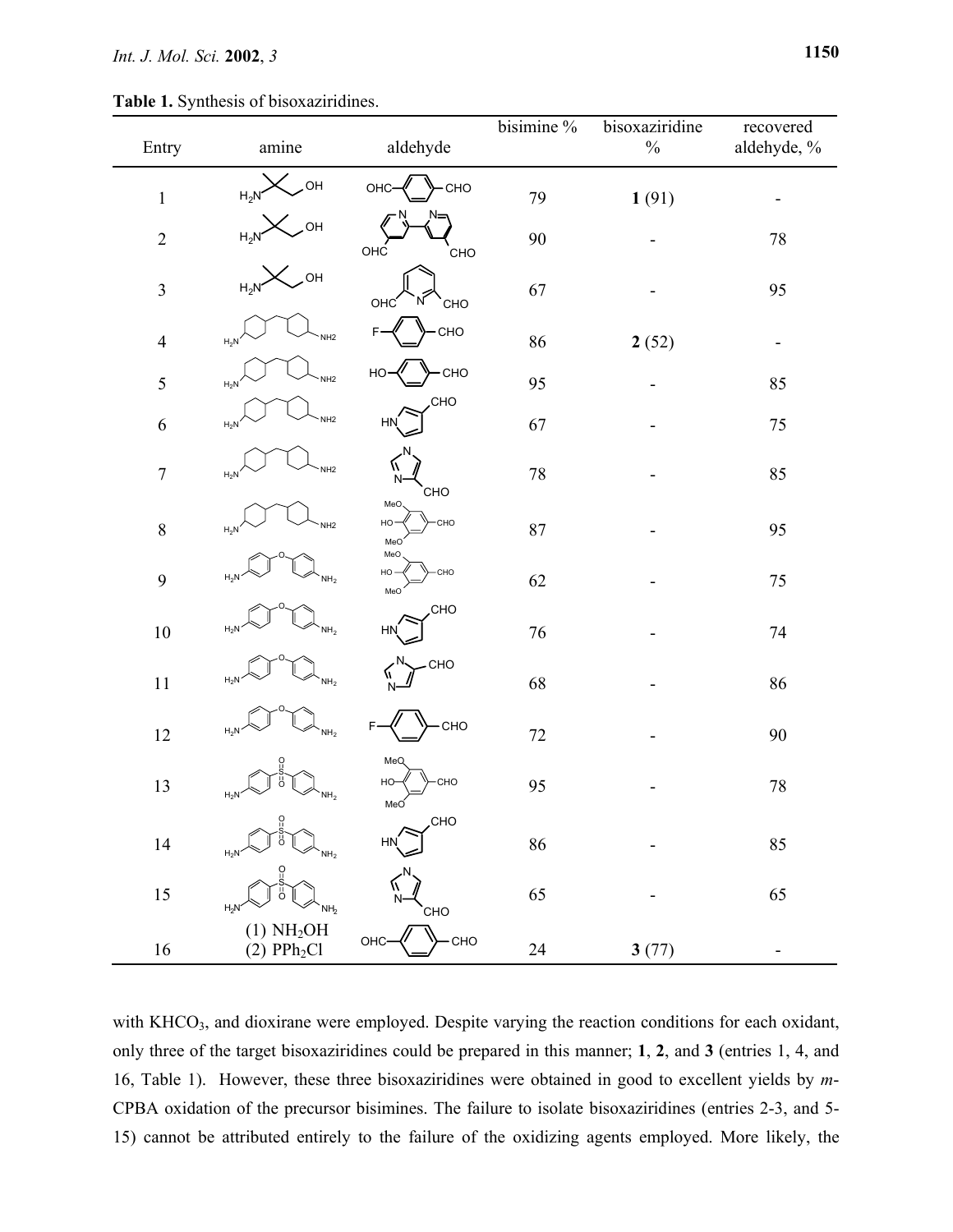bisoxaziridines' low stability and propensity to fragment into two or more products is a contributing factor. The stabilizing effect of an N-*tert*-butyl substituent is well-documented; nevertheless, even some of the N-*tert*-butyl substituted oxaziridines are known to decompose spontaneously at room temperature [26]. It was reported that oxaziridines having an N-methylene or an N-methinyl substituent are prone to spontaneous decomposition, decomposition by acids, and by bases to yield aldehydes, ketones, and ammonia. Nevertheless, an N-methinyl substituted bisoxaziridine, **2**, (entry 4, Table 1) was stable, and could be obtained in 52% yield by *m*-CPBA oxidation of its bisaldimine precursor. The <sup>1</sup>H nmr spectrum in CDCl<sub>3</sub> of bisoxaziridine 2 showed a characteristic peak for the oxaziridine protons at 4.49 ppm. Proton chemical shifts are known to depend on the orientation of adjacent lone pairs of electrons, with protons *trans* to the lone pairs resonating at higher field than those *cis*. Several explanations for the phenomenon have been offered, such as upfield shifts caused by transfer of electron density via the back lobe of the nitrogen lone pair, or by steric factors present when a nitrogen substituent is *cis* to the protons of interest. Alternatively, it has been suggested that the anisotropic character of the nitrogen lone pair causes the protons *cis* to it to shift downfield. Boyd *et al.* [27] reported that in oxaziridines, protons *cis* to the lone pair resonate at ca. 5.4 ppm, whereas protons *trans* to it resonate close to 4.7 ppm (Figure 1). Since the oxaziridine protons in N-methinyl substituted bisoxaziridine **2** resonate at 4.49 ppm, *trans* configuration can be assigned to this bisoxaziridine.

13C Nmr is another diagnostic tool to assign *cis* versus *trans* configuration to oxaziridines [28]. Oxaziridine carbons resonate in the narrow range of 79-84 ppm. Aliphatic carbons *trans* to the nitrogen lone pair in oxaziridines experience a considerable upfield shift relative to *cis* substituents (Figure 2). Moreover, although smaller than the 9 ppm upfield shifts observed for aliphatic carbons, upfield shifts of 3.5 ppm are characteristic of *ipso* carbons *trans* to the nitrogen lone pairs. In agreement with the *trans* geometry assigned to **2**, the oxaziridine carbon resonates at 79.0 ppm, and the *ipso* carbon's signal is at 129.2 ppm (Figure 2). Furthermore, the signals of the oxaziridine protons and carbons both appear as singlets in the  ${}^{1}H$  and  ${}^{13}C$  nmr spectra indicating that the two oxaziridine moieties in **2** have identical, *trans* geometry.



**Figure 1.** Chemical shifts of protons in *cis* and *trans* oxaziridines [27].



**Figure 2.** Lone pair effects on carbon-13 resonances in oxaziridines [28].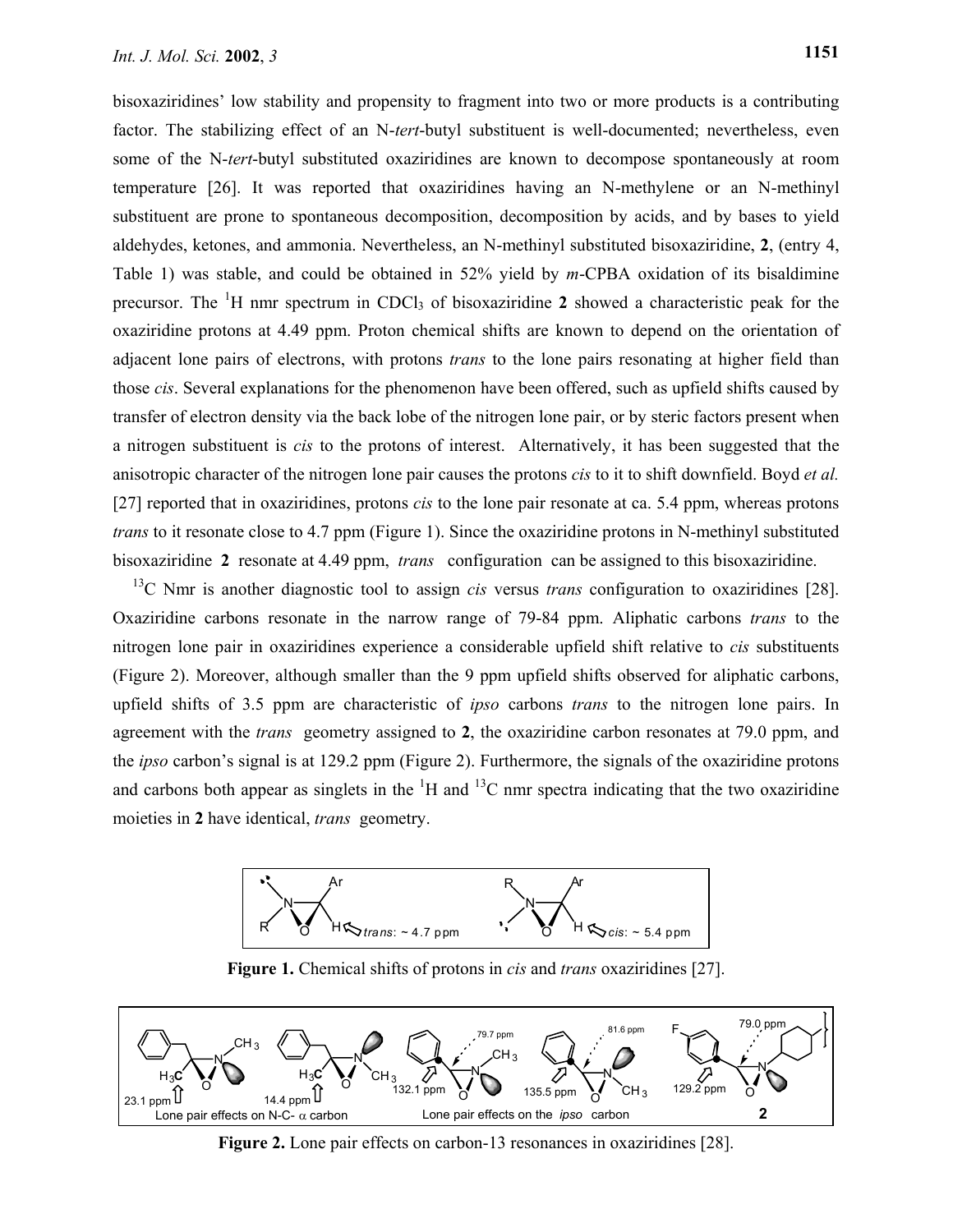Mass spectroscopy is especially useful for characterizing oxaziridines because they lose oxygen from their molecular ions. The CI-mass spectrum (NH3 gas) of bisoxaziridine **2** showed the successive loss of two oxygen atoms, yielding fragments at *m/z* 439 and 423, corresponding to 16 mass unit losses from the  $[M+1]^+$  ion. When the bisoxaziridine 2, homogeneous by tlc, was submitted to hplc analysis, two well separated peaks were observed. The separated peaks had identical mass spectra, and when the separated peaks of **2** were reinjected for hplc analysis, single peaks were observed. This, and the spectral analyses suggested that **2** is a diastereomeric mixture. Since the diastereomeric mixture was devoid of antifungal activity, preparative hplc separation of the diastereomers was not pursued.

Bisoxaziridine **1** (Figure 3) was synthesized by condensation of 2-amino-2-methyl-1-propanol with terephthaldicarboxaldehyde, followed by oxidation of the bisimine with *m*-CPBA. Reaction with PPh3, and the mass spectrum of **1** confirmed the presence of two atoms of active oxygen per molecule. The <sup>1</sup>H nmr spectrum of 1 showed a singlet for the oxaziridine signal at 4.78 ppm, and the <sup>13</sup>C nmr spectrum showed the oxaziridine carbon resonance at 73.3 ppm, establishing the *trans* geometry of the oxaziridine moieties. The bisoxaziridine **3** (Figure 3) was prepared by Arbuzov type  $P^{III}$  -  $P^{V}$ rearrangement of the O-diphenylphosphino-oximes to the bis-diphenylphosphinoyl imines, and subsequent biphasic oxidation of the imines with *m*-CPBA according to Scheme 2. Apart from the popular sulfonyloxaziridines, few other types of N-functionalized oxaziridines are known. Until now, N-phosphinoyloxaziridines were limited to monofunctionalized derivatives, and so the bis-diphenyl phosphinoyloxaziridine **3** is the first member of a hitherto unknown class of oxaziridines bearing two oxaziridinyl moieties. The structures of the intermediates, and that of  $3$ , were ascertained by their  ${}^{1}H$ ,  $13^{\circ}$ C nmr, and CI-MS spectra, and by the transfer of the two active oxygens of **3** to PPh<sub>3</sub>. The CI-MS spectrum of **3**, characteristic of oxaziridines, showed sequential loss of two 16 mass units from the molecular ion, corresponding to the loss of two oxygen atoms. Salient features of the nmr spectrum



**Figure 3.** Structures of the bisoxaziridines **1**, **2**, and **3**.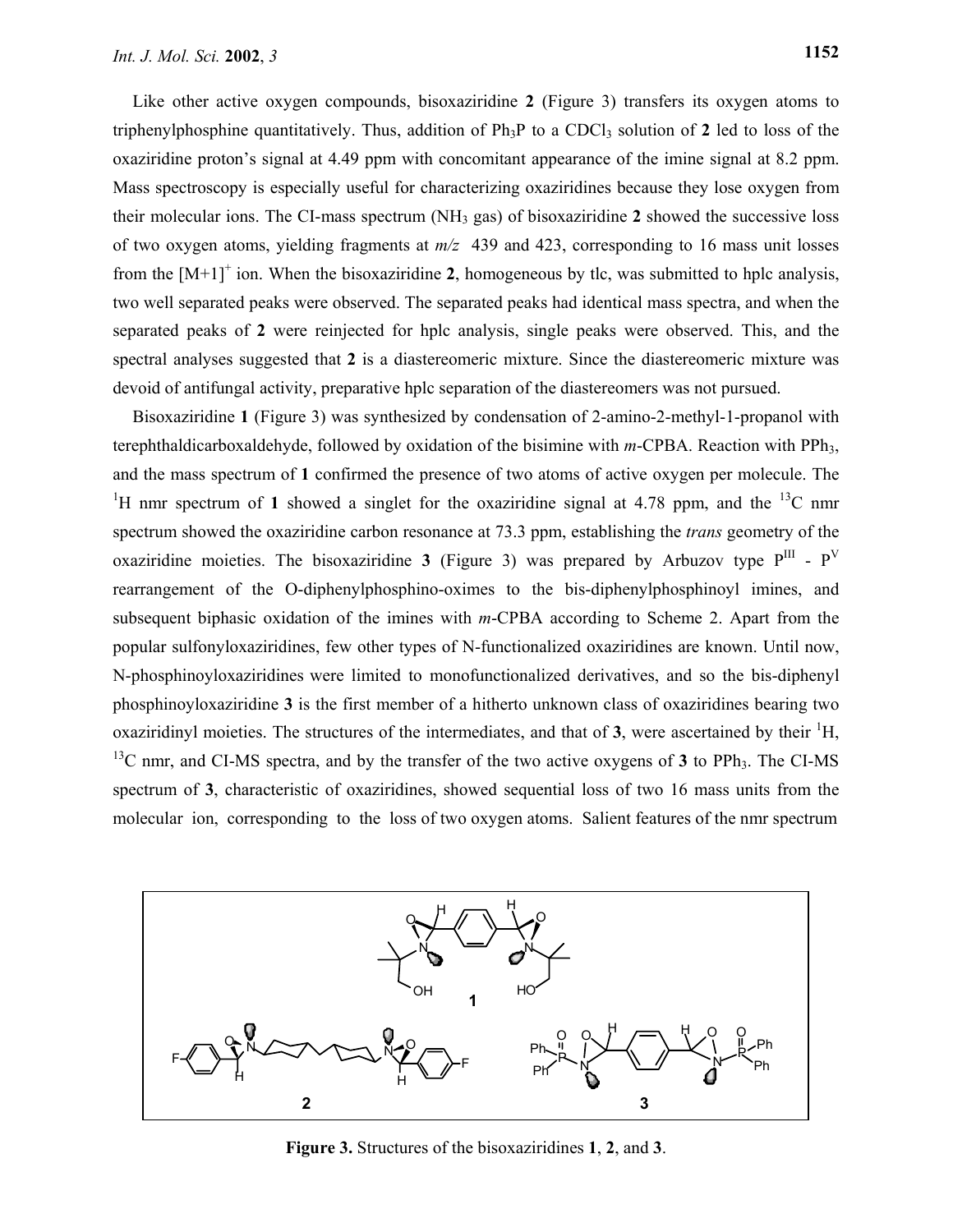

**Scheme 2**. Synthesis of bisdiphenylphosphinoyloxaziridine, **3**.

included the precursor bisimine proton resonance, a doublet at 9.35 ppm, deshielded by the proximity of the diphenylphosphinoyl groups *cis* to them, and characterized by a coupling constant of  ${}^{3}J_{PH}=31.5$ Hz, indicating that the geometry of both imines was *trans*. The signal of the two oxaziridine protons (*cis* to the phosphinoyl moieties), a doublet at 5.65 ppm with a coupling constant of  ${}^{3}J_{PH}=8$  Hz, confirmed the *trans* geometry of the oxaziridine groups.

The bisoxaziridines showed no antifungal activity against *Pneumocystis carinii* at concentrations low enough to predict *in vivo* potential. Therefore, to establish the minimum number of oxaziridine pharmacophore units per molecule that are a prerequisite for antifungal activity, synthesis of oxaziridines containing three pharmacophore units per molecule was undertaken next.

#### *Trisoxaziridines:*

Since the average molecular weight of most of the useful small molecule drugs is below 1,000, and optimally falls in the range of 500-600 [29], to append several pharmacophore units to a molecule, macrocycles and dendrimers were envisaged as suitable carrier structures. Dendrimers are particularly attractive when the goal is to append identical functionalities (Figure 4). Here, this strategy is employed to append three oxaziridine pharmacophore units to the dendrimeric core, 2,4,6-tris(*p*formylphenoxy)-1,3,5-triazine, to obtain the trisoxaziridine **4**. To the best of our knowledge compound **4** is the first example of a trisoxaziridine. The 1,3,5-triazine was chosen as the central core of the dendrimer both to facilitate synthesis and to enhance the molecule's drug potential. 1,3,5-Triazines are not toxic, and some triazine derivatives by themselves display fungicidal or antibacterial properties.

Trisoxaziridine **4** was synthesized efficiently, in three steps according to Scheme 3. Reaction of *p*hydroxybenzaldehyde with cyanuric chloride gave 2,4,6-tris(*p*-formylphenoxy)-1,3,5-triazine in 78% yield. This trialdehyde was then condensed with 2-amino-2-methyl-1-propanol to yield the trisimine in 95% yield. Oxidation of the trisimine with *m*-CPBA in chloroform at room temperature afforded **4** in 91% yield. This trisoxaziridine, a white powder, can be stored without decomposition at -20 $^{\circ}$ C for several months. The presence of three active oxygens in **4** was corroborated by quantitative transfer of the oxygen atoms to  $PPh_3$ .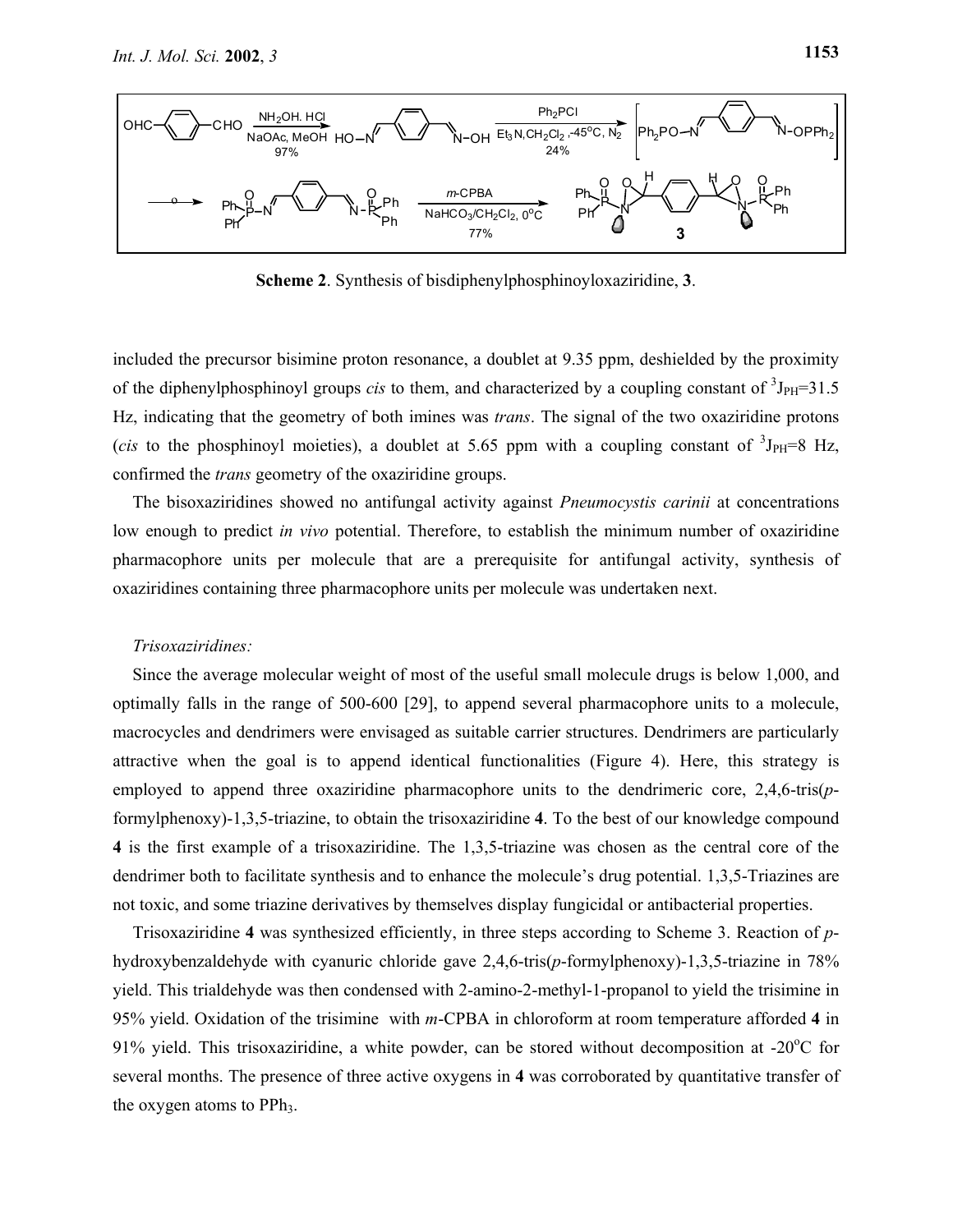

**Figure 4.** Dendrimers appended with multiple pharmacophore units.



**Scheme 3.** Synthesis of the trisoxaziridine **4.** 

The structures of trisimine and that of trisoxaziridine  $4$  were assigned on the basis of  $\mathrm{^{1}H}$ ,  $\mathrm{^{13}C}$  nmr, FT-IR, and MS data. In the  ${}^{1}H$  nmr spectrum of trisoxaziridine 4 the signal of the three oxaziridine protons appears as a singlet at 5.03 ppm indicating that the three oxaziridines in **4** have identical, *trans* geometry. The  $^{13}$ C nmr shows a typical oxaziridine carbon resonance at 66.9 ppm. Unlike the trisimine, where the methyl signals have identical chemical shifts, the signals of the methyl carbons adjacent to the chiral nitrogen atom in the trisoxaziridine **4** appear as separate peaks at 14.2 and 18.5 ppm. The FAB mass spectrum of **4** showed the typical fragmentation pattern of oxaziridines, along with fragmentation validating the particular substitution pattern present in **4**. Thus, the fragments at  $m/z=687$  [MH-16]<sup>+</sup>, 671 [MH-32]<sup>+</sup>, and 655 [MH-48]<sup>+</sup> correspond to sequential loss of one, two, and three oxygen atoms from the 703  $[M+1]^+$  ion.

Unlike bisoxaziridines **1-3** that were inactive, trisoxaziridine **4** was active against *P. carinii* at a concentration of 25 µg/ml. Over a period of seven days of incubation with *P. carinii* cultures, **4** caused ca. 50% reduction of the number of tropozoites compared to the control (Figure 5). This demonstrated that the number of oxaziridine pharmacophore units per molecule is a critical factor for modulation of antifungal activity. Therefore, to enhance the level of activity so that complete inhibition of *P. carinii* reproduction is achieved at concentrations of less than 10  $\mu$ g/ml, synthesis of drug candidates containing six oxaziridine pharmacophore units per molecule was undertaken.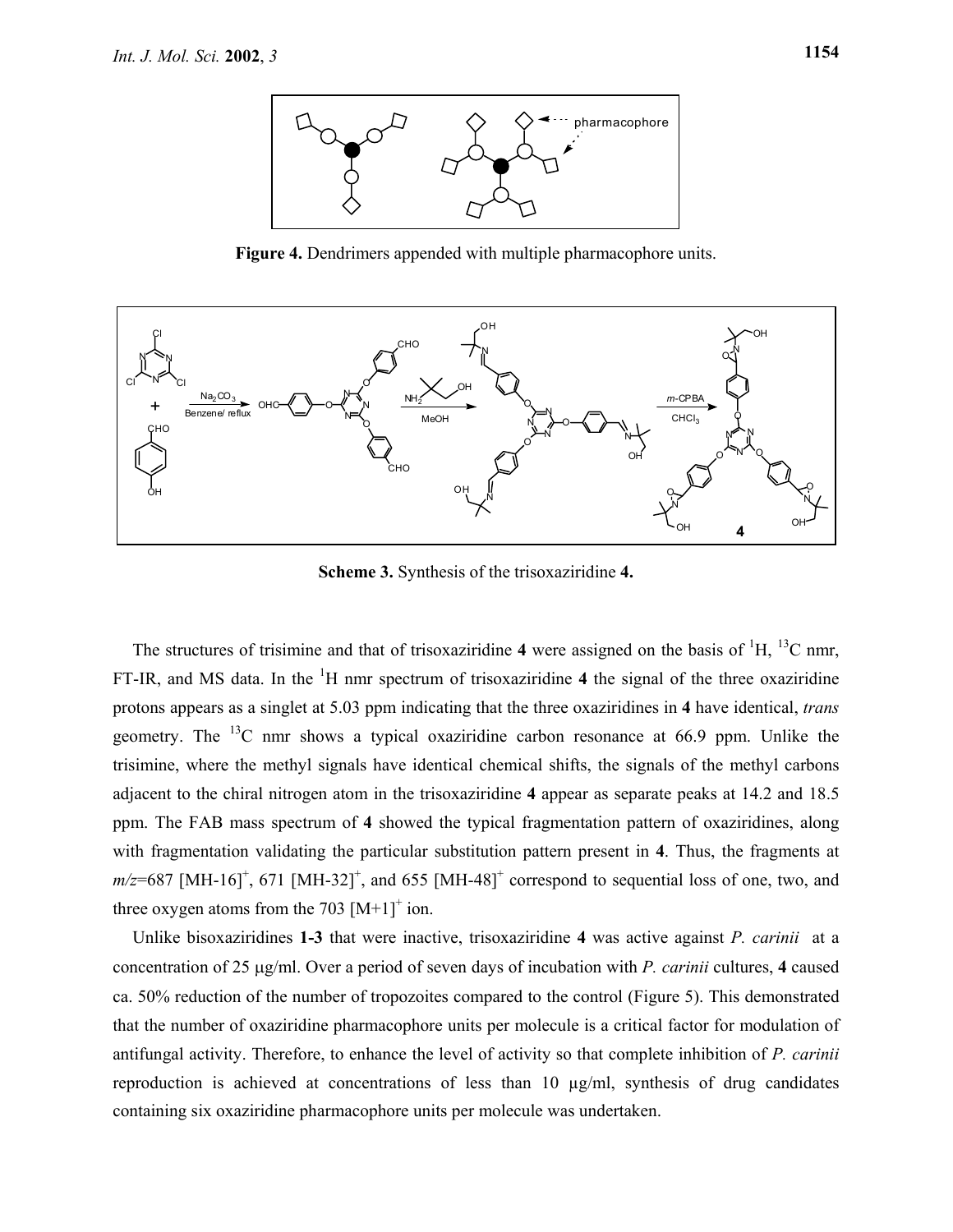

**Figure 5.** Inhibition of the growth of *Pneumocystis carinii* by the trisoxaziridine **4.**

#### *Hexaoxaziridines:*

The macrobicyclic hexaoxaziridine, **5** (Figure 6), the first macrocycle containing oxaziridine moieties, was highly active against *Pneumocystis carinii* in cultures at concentrations of <1  $\mu$ g/ml [16]. This enhancement of activity demonstrated the high potential and benefits of applying the concept of multivalency to drug development. These antifungal studies were conducted by Professor Marilyn S. Bartlett' s group at the Indiana University Medical School. The rat *P. carinii* cultivation method established at Indiana University using specific cell lines, careful standardization of inocula, and organisms from animals that have had the same strain passed over time has been used successfully to screen compounds and select those most likely to be effective in vivo. This culture method predicted the efficacy in animals of atovaquone, trimetrexate, albendazol, and 8-aminoquinolines [30]. The high level of in vitro activity against *P. Carinii* warranted in vivo testing of the compound requiring gram amounts of the material. However, due to the low yield of ca. 10% in the first synthesis of **5** [17], the compound was available only in milligram amounts. The second, improved synthesis (40% yield) together with the extensive structural studies that established the configuration of all the 12 stereocenters in **5** will be published shortly. This improved synthesis yielded adequate amounts of **5** for in vivo studies. However, the very low solubility of **5** in water prevented its intraperitoneal delivery to mice, and when it was given orally, mixed with peanut butter, its rapid decomposition rendered it useless. Synthesis of a water soluble analog of **5** in which the six highly active oxaziridine moieties are carried by a dendrimer scaffold are in progress.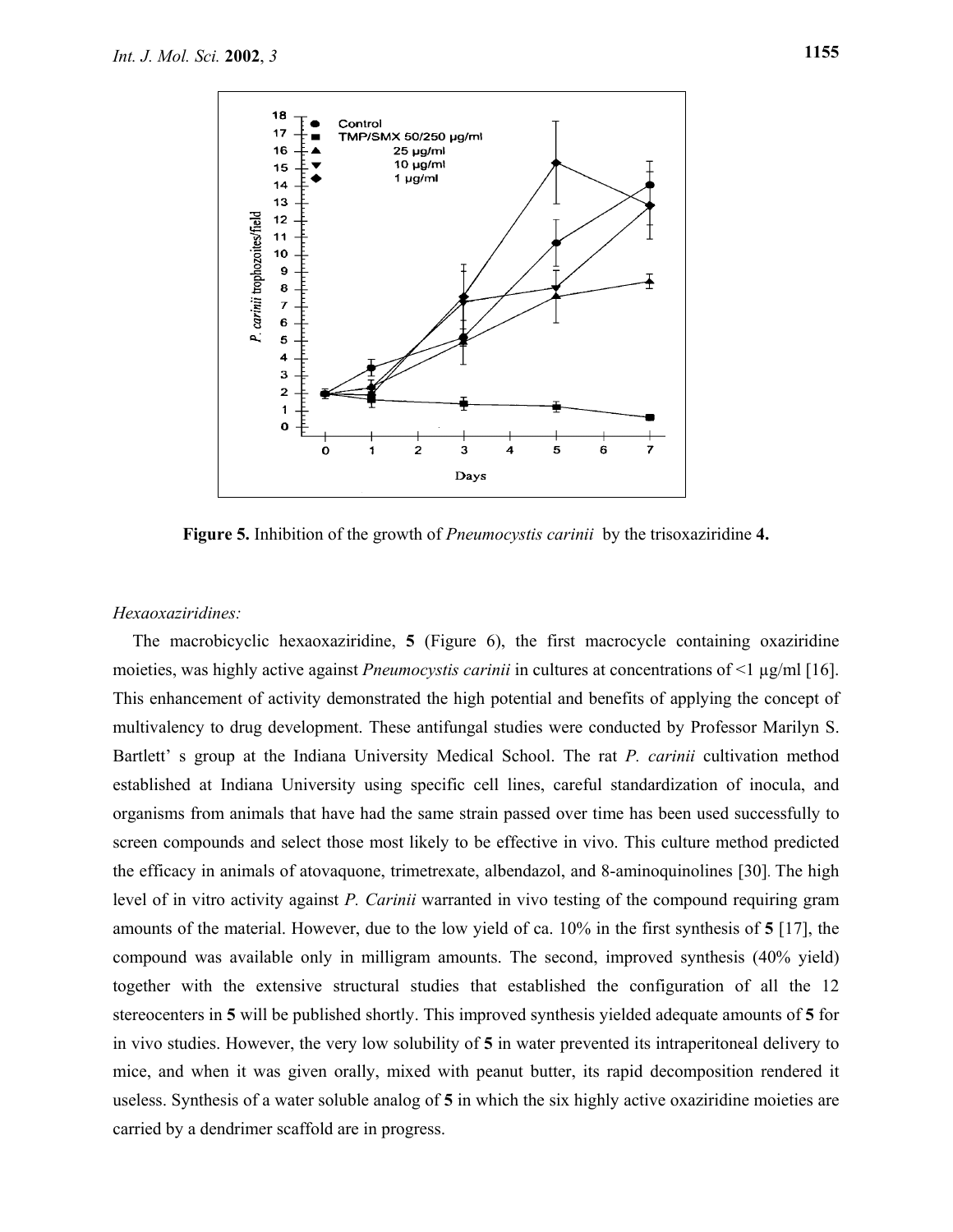

**Figure 6.** Structure of hexaoxaziridine **5** (Macromodel) showing the two enantiomeric sets of (R,R) and (S,S) oxaziridines.

## *Synthesis and antifungal activity of compounds with multiple copies of the sulfonyloxaziridine pharmacophore*

N-sulfonyloxaziridines are generally not only more stable than oxaziridines, but they are also more powerful oxidizing agents due to the enhanced electrophilicity of their oxygen atoms. The bissulfonyloxaziridine **6** with two sulfonyloxaziridine moieties, was obtained in 92% yield by *m*-CPBA oxidation of the corresponding sulfonimine in presence of a phase transfer catalyst butyltriethylammonium chloride (BTEAC) (Scheme 4). The two oxaziridine moieties in **6** have identical geometry, as ascertained by spectral data. In vitro, **6** was active against *P. carinii*, at a concentration of 2.1 µM, comparable to that of pentamidine. In vivo testing in mice at the NIAID contractor's laboratory indicates it has no gross toxicity at 50 mg/kg/day, ip [16]. To ascertain whether increased multivalency will further enhance the antifungal activity, synthesis of a macrocyclic analog containing four sulfonyloxaziridine units is in progress.



**Scheme 4.** Synthesis of bissulfonyloxazirine, **6**.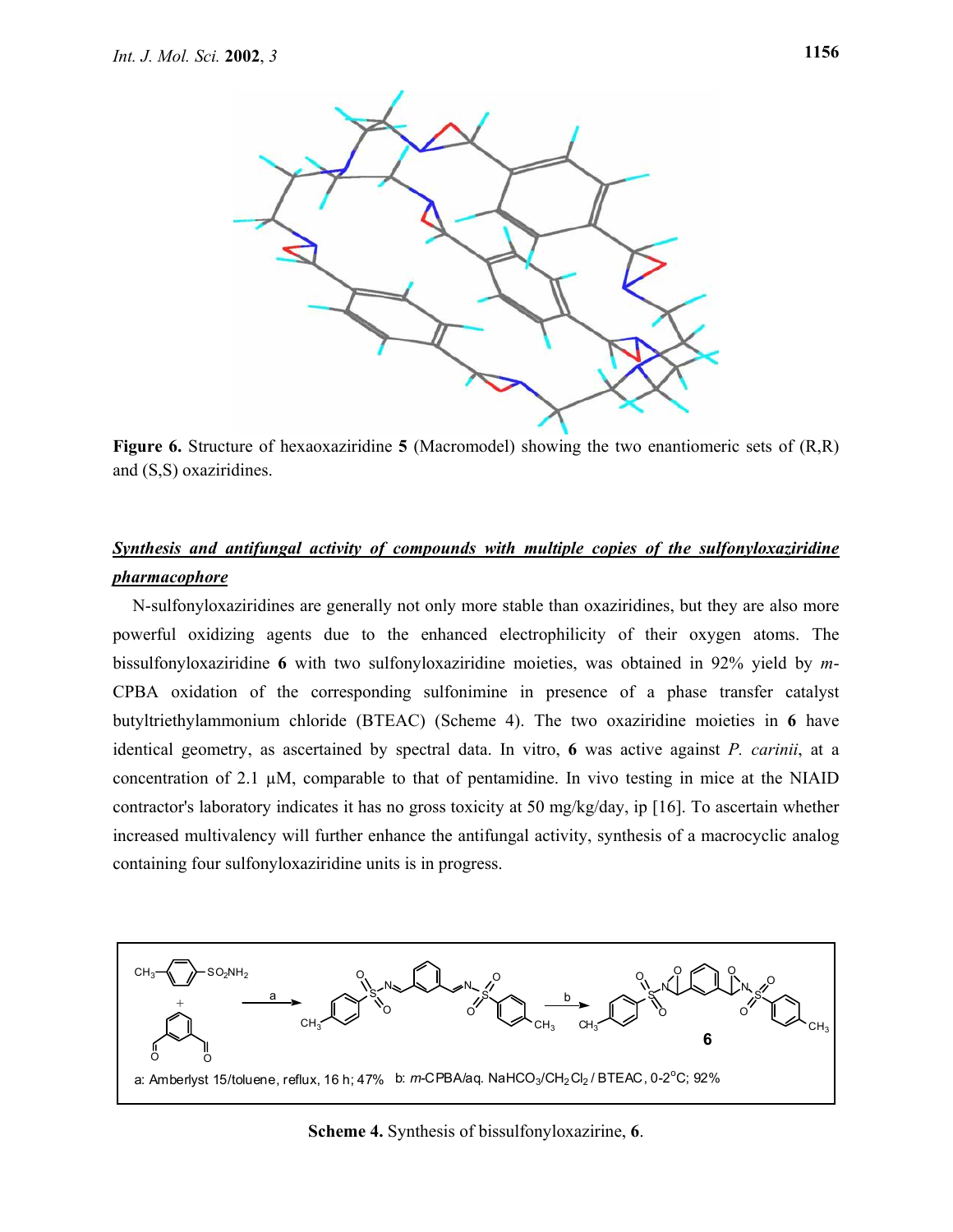## *Synthesis and antifungal activity of compounds with multiple copies of the nitrone and nitronyl nitroxide pharmacophores*

We have previously reported the synthesis and antifungal activity of compound VBN-3, a bisnitrone, that was highly active against *P. carinii*, both in vitro and in vivo [16]. Considering the several mechanisms by which VBN-3 could work, we have selected two pathways as the likeliest ones to occur in vivo, as shown in Scheme 5 [16].

Both the oxidative (a) and the reductive (b) activation pathways involved formation of a nitronyl nitroxide intermediate, a diradical. To test this hypothesis, we have carried out model experiments on VBN-3 demonstrating that the bisnitrone is convertible to the putative nitronyl nitroxide intermediate by slow oxidation with air. The nitronyl nitroxide was obtained as a purple, crystalline, and stable compound. This suggested that the antifungal activity against *P. carinii* could be greatly enhanced by replacing the nitrone pharmacophore with nitronyl nitroxide moieties. To achieve this, and to benefit from the activity enhancements expected from employing multivalent drugs, the trisnitronyl nitroxide **7** was synthesized, as shown in Scheme 6. The synthesis employed the same dendrimeric core, a 1,3,5-triazine moiety, that was used in the synthesis of the trisoxaziridine **4** (Scheme 3) to append



**Scheme 5.** Hypothetical pathways postulated for (a) reductive and (b) oxidative activation of VBN-3 (from Reference [16]).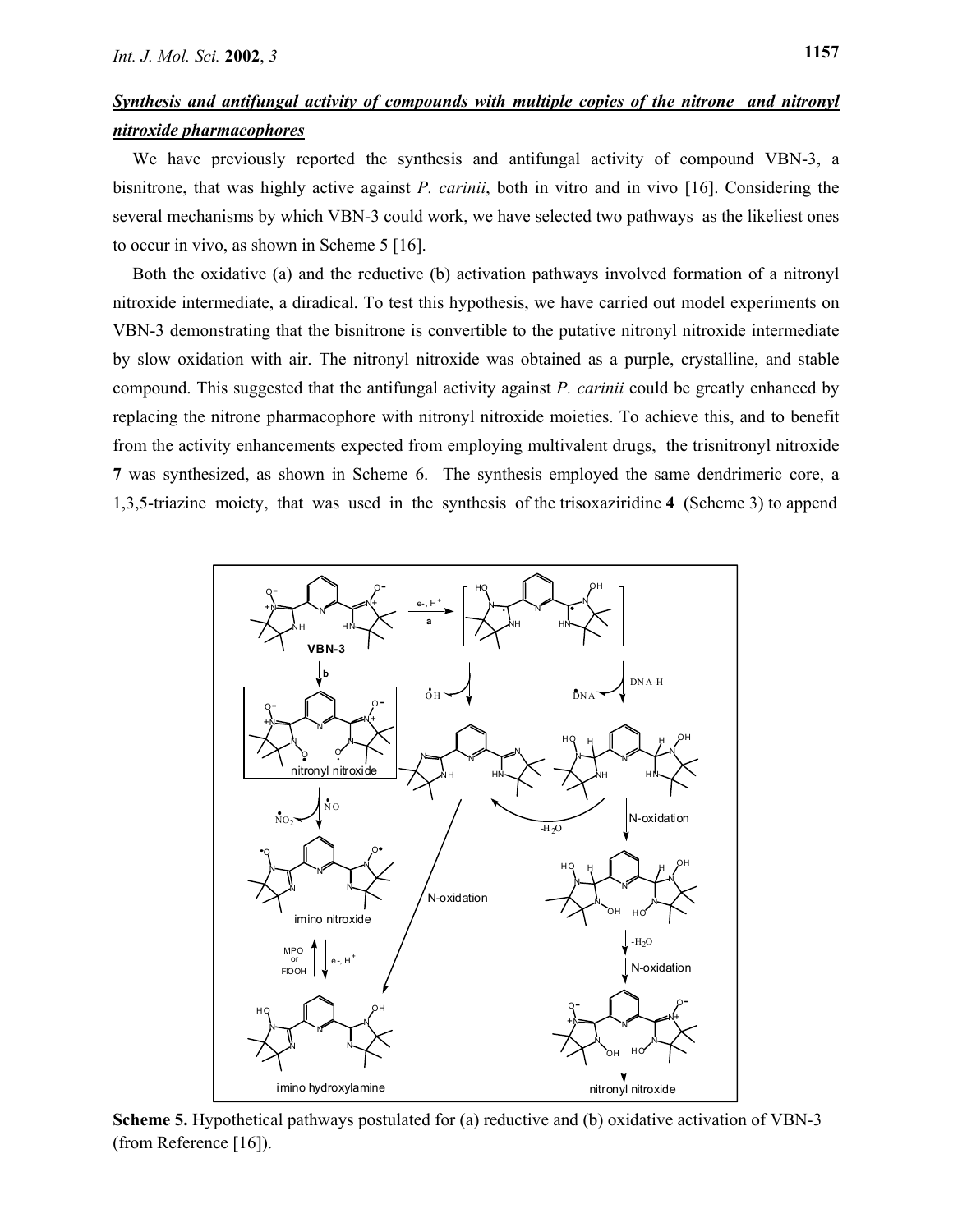

**Scheme 6.** Synthesis of the trisnitronyl nitroxide, **7** [32].

multiples of the pharmacophore unit. Condensation of the trisaldehyde [31] with 2,3-dihydroxyamino-2,3-dimethylbutane gave a colorless tris(di-N-hydroxy) intermediate which was oxidized with lead dioxide to afford the trisnitronyl nitroxide **7** in excellent yield. The triradical **7**, obtained as a deep-blue colored microcrystalline material, was stable at room temperature for several months. Its structure was determined from a combination of spectroscopic data, and to facilitate spectral analysis of this paramagnetic species, it was reduced with methylhydrazine to the corresponding tris(N-hydroxy) derivative [32]. It had limited solubility in water, <2 mg/ml, but was very soluble in DMSO (34 mg/ml) so it could be tested against *P. carinii* in cultures at both low and high concentrations. Figure 7 shows that the activity of the triradical **7** against *P. carinii* at a concentration of of 1 µg/ml is comparable to that of TMP/SMX, the drug in current use, and at 10 or 25 µg/ml **7** is better. These results confirm the hypothesis of drug action as outlined in Scheme 5, and they demonstrate that multivalency is a powerful way to optimize drug potency.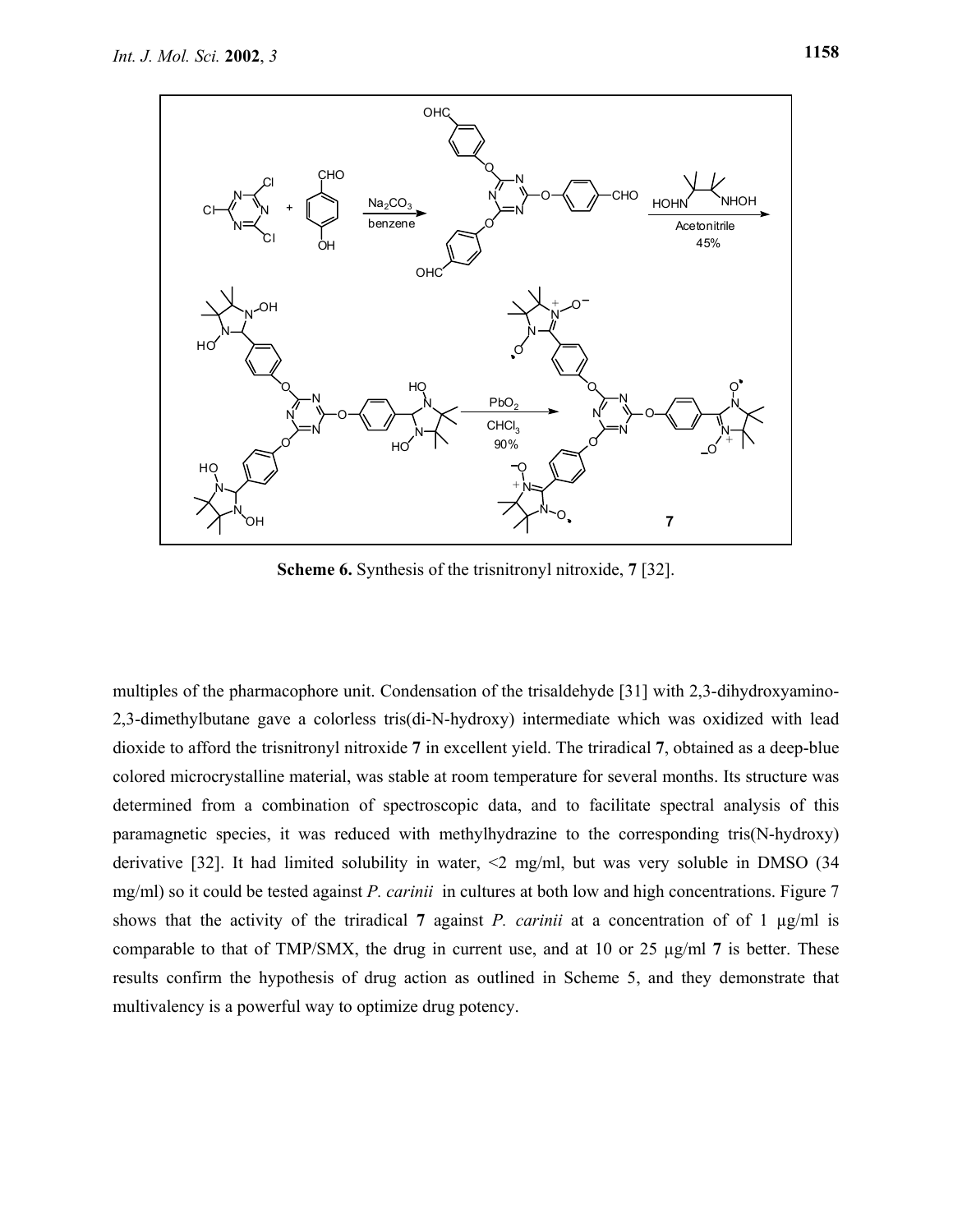

**Figure 7.** Inhibition of the growth of *P. carinii* by the antifungal tris(nitronyl nitroxide), **7** [32].

#### **Acknowledgments**

Financial support from the National Institutes of Health, RO1 AI39418 and RCMI Grant 2G12RR 003000-60, is gratefully acknowledged. The antifungal assays were carried out at NIAID contractors' laboratories and at the laboratories of Professor Marlyn S. Bartlett, Indiana University Medical School.

#### **References and Notes**

- 1. *UNAIDS. Report on the Global HIV/AIDS Epidemic 2000*. XIII International AIDS Conference, Durban, South Africa, 2000.
- 2. De Clercq, E. Toward improved anti-HIV chemotherapy: Therapeutic strategies for intervention with HIV infections. *J. Med. Chem.* **1995**, *38*, 2491-2517.
- 3. Pomerantz, R. J. Primary HIV-1 resistance. *J. Am. Med. Assoc.* **1999**, *282*, 1177-1179.
- 4. Blower, S. M.; Aschenbach, A. N.; Gershengorn, H. B.; Kahn, J. O. Predicting the unpredictable: Transmission of drug-resistant HIV. *Nature Medicine*, **2001**, *7*, 1016-1020.
- 5. Littman, D. R. Chemokine receptors: keys to AIDS pathogenesis? *Cell* **1998**, *93*, 677-680.
- 6. Saunders, J.; Tarby, C. M. Opportunities for novel therapeutic agents acting at chemokine receptors. *Drug Discovery Today* **1999**, *4*, 80-92.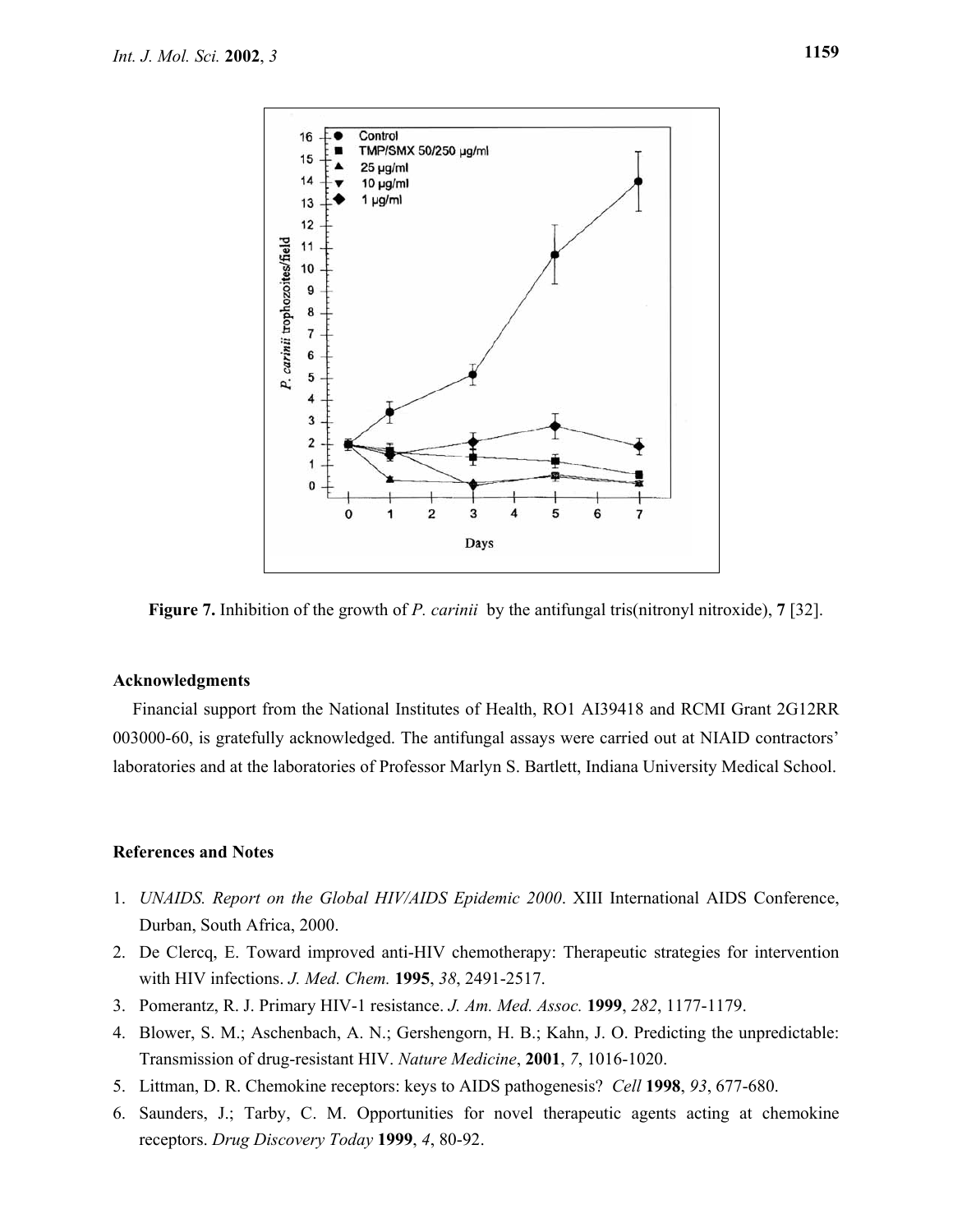- 7. Baba, M.; Nishimura, O.; Kanzaki, N.; Okamoto, M.; Sawada, H.; Iizawa, Y.; Shiraishi, M.; Aramaki, Y.; Okonogi, K.; Ogawa, Y.; Meguro, K.; Fujino, M. A small molecule, nonpeptide CCR5 antagonist with highly potent and selective anti-HIV-1 activity. *Proc. Natl. Acad. Sci. USA*  **1999**, *96*, 5698-5703.
- 8. Palani, A.; Shapiro, S.; Clader, J. W.; Greenlee, W. J.; Cox, K.; Strizki, J.; Endres, M.; Baroudy, B. M. *J. Med. Chem.* **2001**, *44*, 3339-3342.
- 9. Finke, P.E.; Meurer, L. C.; Oates, B.; Mills, S. G.; MacCoss, M.; Malkowitz, M.; Springer, M. S.; Daugherty, B. L.; Gould, S. L.; DeMartino, J. A.; Siciliano, S. J.; Carella, A.; Carver, G.; Holmes, K.; Danzeisen, R.; Hazuda, D,; Kessler, J.; Lineberger, J.; Miller, M.; Schleif, W. A.; Emini, E. A.Antagonists of the human CCR5 receptor as anti-HIV –1-agents. Part 2: Structure-activity relationships for substituted 2-aryl-1-[N-(methyl)-N-(phenylsulfonyl)amino]-4-(piperidinyl-1 yl)butanes. *Bioorg. Med. Chem. Lett.* **2001**, *11*, 265-270.
- 10. Balogh-Nair, V.; Brathwaite, C. E.; Chen, C. X.; Gonzalez, C. R.; Finberg, R. W. Synthesis and anti-HIV activity of macrocyclic chemokine mimics. To be submitted to *J. Med. Chem*; Reduction of HIV-1's infectivity by chemokine mimics. Presented at the Gordon Conference: *Chemotherapy of AIDS*, Ventura, CA, 1997.
- 11. Balter, M. AIDS researchers negociate tricky slopes of science. *Science*, **1998**, *280*, 825-826.
- 12. Kovacs, J. A.; Heimentz, J. W.; Macher, A. M.; Stover, D.; Murray, H. W.; Shelhamer, J.; Lane, H. C.; Urmarcher, C.; Honig, C.; Longo, D.; Parker, M. M.; Natanson, J.E.; Parillo, J. E.; Fauci, A. S.; Pizzo, P. A.; H. Masur, H. *Pneumocystis carinii* pneumonia: a comparison between patients with acquired immunodeficiency syndrome and patients with other immunodeficiencies, *Ann. Int. Med*. **1984**, *100*, 663-671.
- 13. Sternberg, S. The emerging fungal threat. *Science*, **1994**, *266*, 1632-1634.
- 14. Physicians' Desk Reference, Medical Economics Data Production Company, Mont Vale, NJ, 2001; pp 1442-1446.
- 15. Greenidge,P. A.; Jenkins, T. C.; Neidle, S. DNA minor groove recognition properties of pentamidine and its analogs: A molecular modeling study. *Mol. Pharmacol*. **1993**, *43*, 982-988.
- 16. Balogh-Nair, V. Oxidoredox suppression of fungal infections by novel pharmacophores. In *Advances in Bioorganic Chemistry*. *The Biology - Chemistry Interface*. Snyder, J. K.; Cooper, R., Eds.; Marcel Dekker Inc., 1999, Chapter 12, pp 311-349.
- 17. Brathwaite, C. E.; Chen, C. X.; Balogh-Nair, V. Novel oxygenated macrocycles as oxygenase mimics. *Indian J. Chem.* **1992**, *31B*, 810-812.
- 18. Mammen, M; Choi, S-K.; Whitesides, G. M. Polyvalent interactions in biological systems: Implications for design and use of multivalent ligands and inhibitors. *Angew. Chem. Int. Ed.* **1998**, *37*, 2754-2794.
- 19. Borman, S. Multivalency: Strength in numbers. Enormous affinity enhancements afforded by multivalent binding may have implications for drug design. *C&N*, **2000**, October 9, pp 47-53.
- 20. Moncada, S.; Palmer, R. M. J.; Higgs, E. A. Nitric oxide: Physiology, pathophysiology, and pharmacology. *Pharmacological Reviews* **1991**, *43*, 109-142.